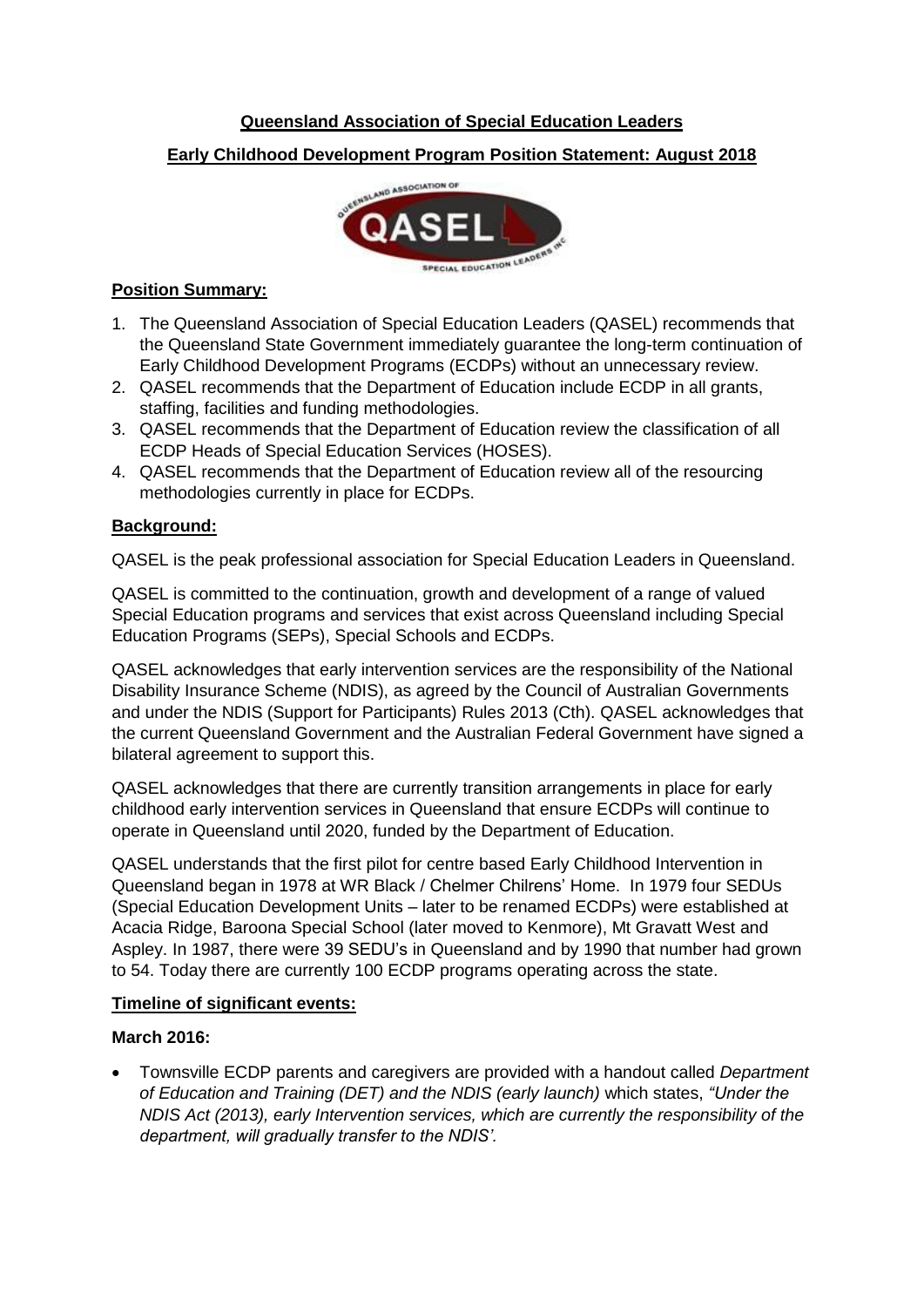- A group of parents and caregivers with children attending ECDPs (later to identify as the *Save the ECDPs Team)* from Brisbane and Townsville start a *Change.org* petition calling for the Minister for Education, Tourism and Major Events, The Honourable Kate Jones, to "*Save our ECDPs"* . The petition quickly exceeds 31 000 signatures.
- The *Save the ECDPs Team* continue to lobby local, state and federal governments. Their advocacy attracts significant and sustained radio and print media attention.
- On Sunday, March 27, 2016, Minister Jones issued a media statement entitled, *Early Childhood Development Programs to remain open until 2020,* which states that:
	- Early Childhood Development Programs will continue to support children with disability until 2020.
	- The Turnbull Government was withdrawing funding to Queensland's ECDPs as part of the transition to the NDIS.
	- *"We do not want any child with a disability to be further disadvantaged as part of the transition to NDIS.*
	- "*ECDPs do an incredible job in helping prepare children with disability for life at school.*
	- *"This will give families an additional 12 months of early intervention services and ensure no child is disadvantaged.*
	- *"Children will continue to receive support from Early Childhood Development Programs until they transition to school or to new providers under the NDIS.*
	- *"Ensuring ECDPs remain open until 2020 will provide further certainty for Queenslanders following the signing of the Bilateral Agreement."*

# **April 2016:**

- The Queensland Teachers Union (QTU) release a statement strongly supporting the continuation of ECDPs.
- QASEL publish an interim position statement on the *National Disability Insurance Scheme Implementation across Queensland and Implications for ECDPs.* This statement:
	- Advocates for the continuation and enhancement of ECDP programs, valuing the educational programs developed and implemented by teachers with specific disability knowledge and skills, supported by Teacher Aides.
	- Raises concerns about the career and wellbeing impact on teachers and staff currently working in ECDPs.
	- **Highlights the work the ECDPs currently do to enhance the successful transition** to Prep for young people with disability or suspected disability.
	- Highlights that ECDPs provide a valued service to young people with disability or suspected disability who may not be supported through NDIS.
	- Values the support ECDPs give parents and caregivers at their first entry point to the education system.
- The *Save the ECDPs Team* continue to lobby, and the continuation of ECDPs is raised in state parliament by the Shadow Minister for Education.
- On Wednesday, April 20, 2016, Minister Jones issues a further media statement entitled, *Minister commits to review Queensland's ECDPs in 2020,* which states that: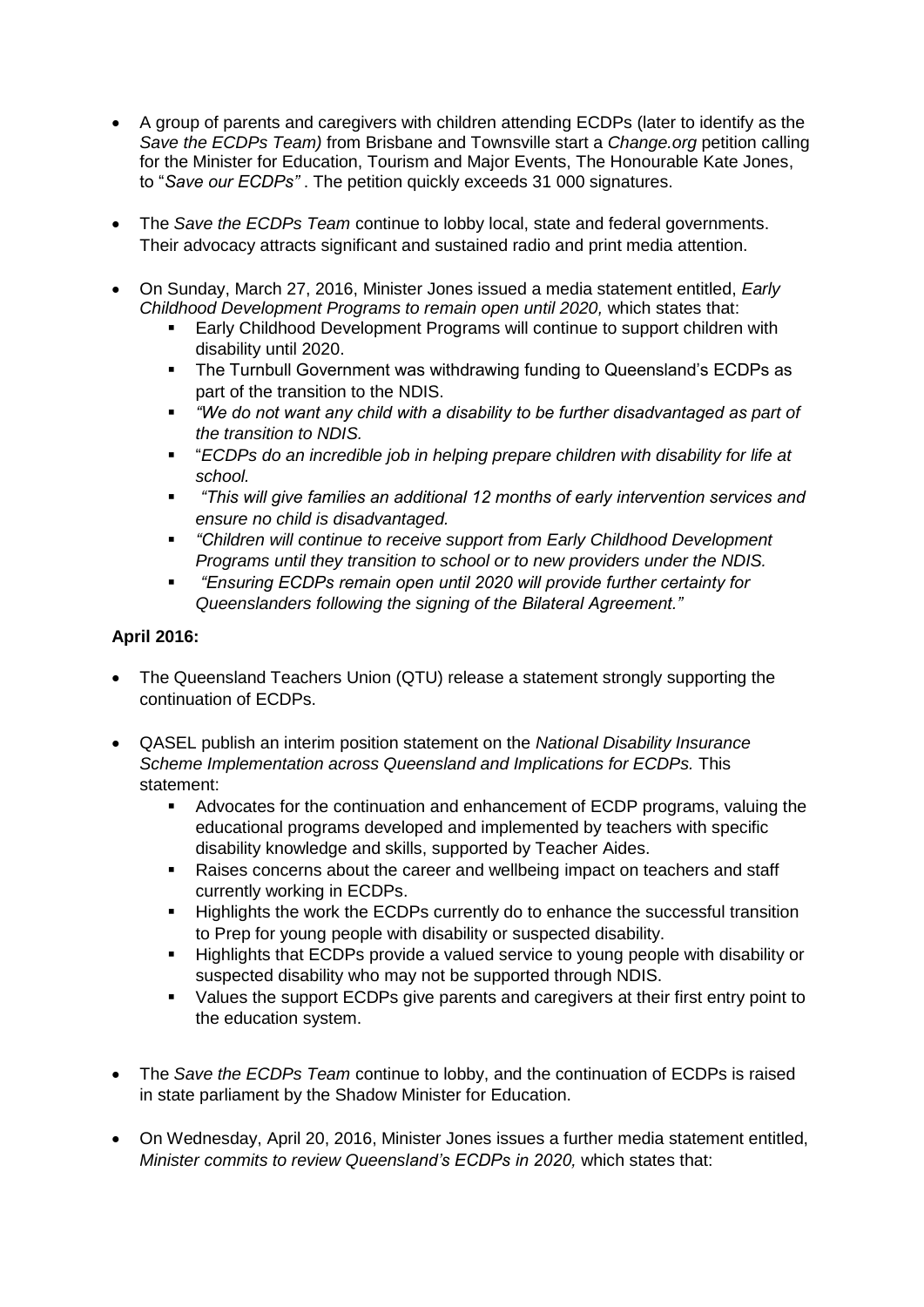- The long-term requirement for Early Childhood Development Programs in Queensland will be reassessed in 2020 after the full roll-out of the NDIS.
- **ECDPs would continue to operate as they are now including enrolling new** children.
- *"ECDPs have a vital role in preparing young children with disability or developmental delay for life at school.*
- "*ECDPs educate children with the life-skills they need to succeed at school and later life.*
- *"Parents have made it clear to me they do not want to lose this service as a result of the transition to NDIS.*
- "*In 2020 we will be in a better position to reassess how successful the transition to NDIS has been and whether ECDP services are required long term."*

## **June 2016:**

 The Queensland Chapter of Early Childhood Intervention Australia (ECIA), host a public forum featuring; Peter De Natris, strategic adviser to the National Disability Insurance Agency (NDIA), Meg Quinn Director, State Schools - Disability and Inclusion, Trish Hannah ECIA National President and Kevin Bates QTU. Over 200 people attended and hundreds more followed on social media and video.

## **2018:**

- ECDPs celebrate 40 years of service in Queensland. ECIA QLD host a celebration dinner to mark this achievement, on 24 February 2018.
- The Department of Education's OnePortal site currently provides the following advice:

#### **Early Childhood Development Programs and NDIS**

[\(https://intranet.qed.qld.gov.au/Students/LearningandDisabilitySupport/NDIS\)](https://intranet.qed.qld.gov.au/Students/LearningandDisabilitySupport/NDIS)

The Queensland Government has committed to keeping [Early Childhood Development](http://education.qld.gov.au/schools/disability/early-childhood-development-services.html)  [Programs](http://education.qld.gov.au/schools/disability/early-childhood-development-services.html) operational until 2020, a year later than the NDIS full implementation. This will provide certainty for families and staff during the NDIS transition. The future arrangements of Early Childhood Development Programs (ECDPs) will be reviewed in 2020. ECDPs will continue to accept new registrations during this time.

The NDIS has developed an early childhood early intervention approach. The details of this approach are available on the [NDIS website.](https://www.ndis.gov.au/about-us/our-sites/QLD.html#early)

# **Research:**

The benefits of Early Childhood Intervention is universally recognised and clearly documented in research literature both nationally and internationally.

Hattie, (2009) identifies early interventions as being in the *zone of desired effects*. Stating that "*early intervention programs are more effective if they are structured and intense … and their effect accrues similarly for students at risk, disabled, and special education students"* (p 58). Critically, Hattie concludes that early interventions are most effective when highly structured and run by well-trained staff, as is the case in ECDPs across Queensland.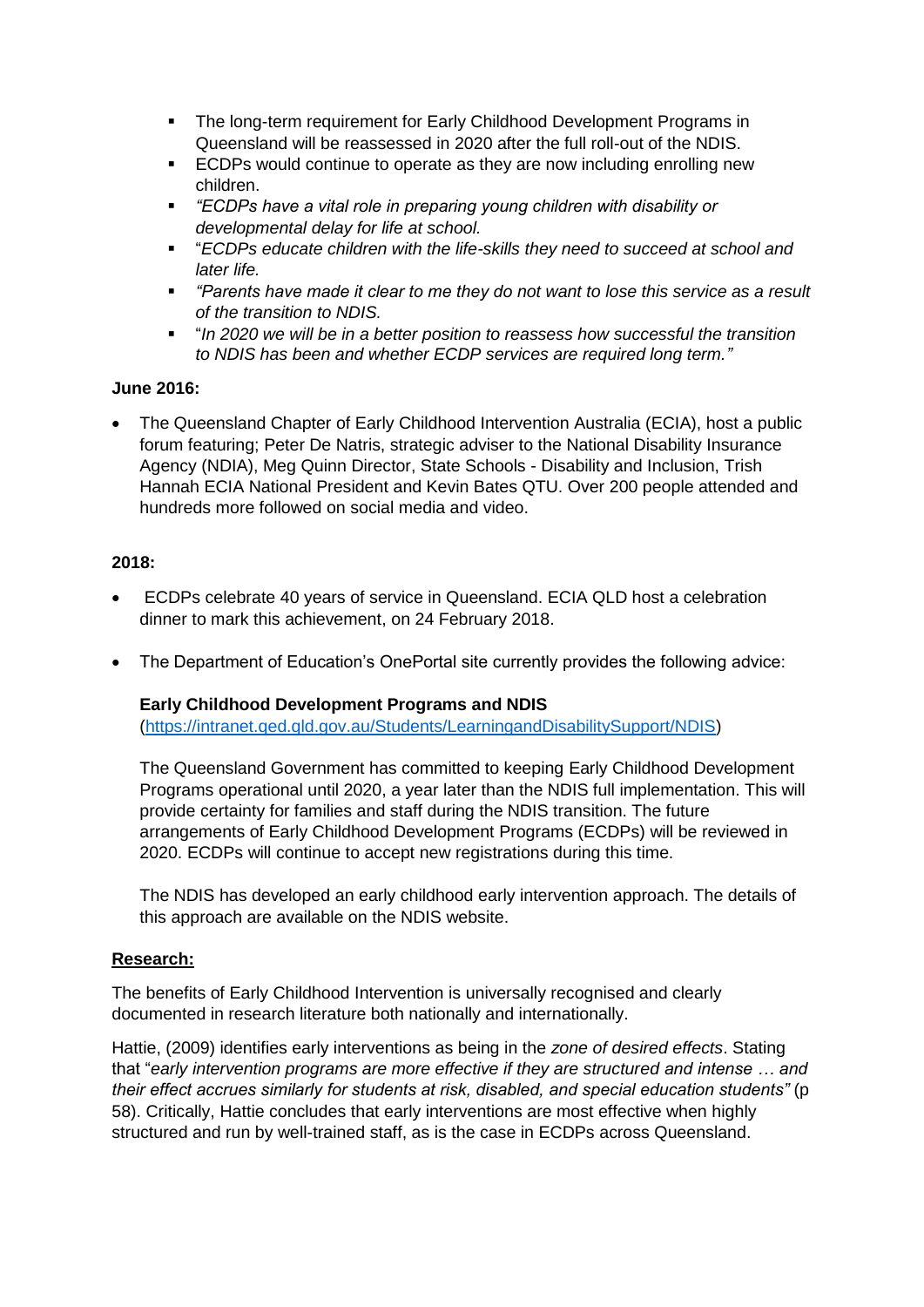The positive impact of early interventions on the development and well-being of vulnerable children in general are well recognised by the international community (World Health Organization & UNICEF, 2012). '*The provision of comprehensive early intervention services and supports for children with established developmental delays continues to be a high priority in virtually all high resource countries throughout the world.*' (Guralnick, 2015).

The Australian Government's Literature review of the impact of early childhood education and care on learning and development (2015) states that:

*Early educational intervention has been shown to have a substantial short-term and long-term effect on cognition, social and emotional development, school progress, antisocial behaviour and even crime. Both Australian and international studies have shown that children's literacy and numeracy skills at age 4–5 are a good predictor of academic achievement in primary school. As a result, policies and programs that focus on the early years can only enhance educational outcomes for children. (p25)*

The review goes on to acknowledge that, children in special needs groups, including those with disability, are not only more likely to be developmentally vulnerable but are also less likely to participate in early childhood education and care. (p 17)

High quality early intervention in the first three years for disadvantaged children leads to benefits for cognitive, language and social development. Low-quality childcare produces either no benefit or negative effects (Baxter & Hand 2013; Melhuish 2004).

Early childhood intervention boosts children's confidence and social skills, which provides a better foundation for success at school. Reviews of research infer that this focus on improved social skills and motivation leads to a reduction in school failure and higher educational achievement. Studies into adulthood indicate that this educational success is followed by increased success in employment, social integration and, sometimes, reduced criminality. The findings on disadvantage are seen elsewhere and are the basis of policy initiatives all over the world (Melhuish 2004; Young & Richardson 2007).

What is not clearly researched and understood, at this point in time, is the impact the NDIS will have upon the quality of early intervention services. Marchbank's, (2017) article on the transition to a *'user pays'* model of early intervention raises concern about the competing priorities of family centred practice in an environment where services are *'commodified'*. Brien, Page and Berman (2017) question the readiness of external early childhood intervention providers to effectively collaborate with both parents / caregivers and mainstream early childhood educators. This collaborative work has been the cornerstone of our ECDPs in Queensland for over 40 years.

The Queensland Government, Department of Education Policy Statement on Inclusive Education sets out the principles that guide the work toward a more inclusive state education system. The policy highlights the importance of strengthening options for parents and caregivers. Not only are ECDPs clearly a valued option for parents and caregivers but they strongly support the key priorities of *effective transitions* and *collaboration with families and community,* set out in the policy.

In summary, it would seem reasonable to conclude from the research examined, that the early intervention provided by ECDPs continues to align with contemporary thinking, policy and research both nationally and internationally. Further, the research suggests that programs, such as those offered in our ECDPs, clearly contribute to the ongoing success of the students who access them and this has a positive long term cost benefit when considering whole of life impact on our learners.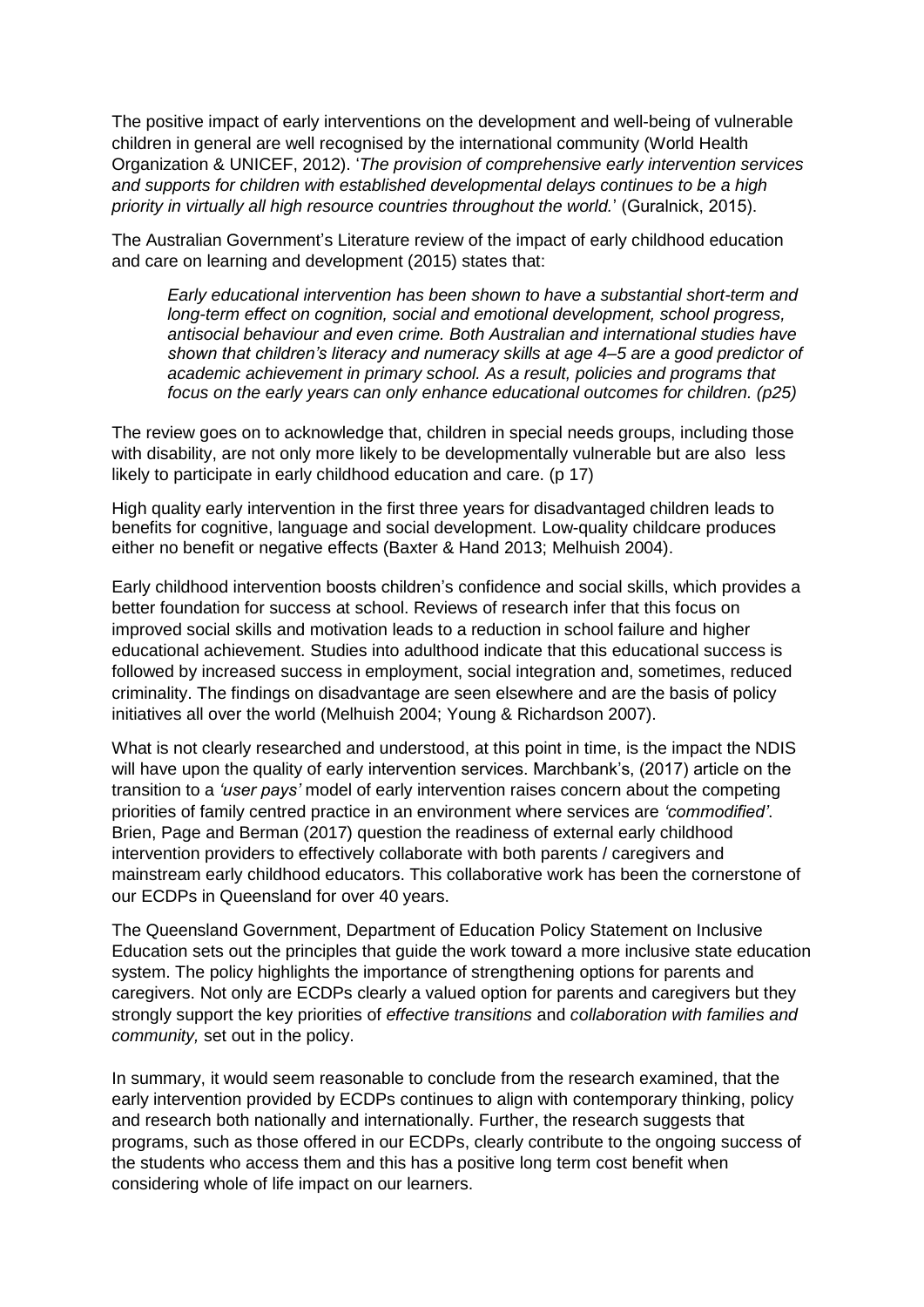## **Recommendations:**

**1. QASEL recommends that the Queensland State Government immediately guarantee the long-term continuation of Early Childhood Development Programs (ECDPs) without an unnecessary review.**

QASEL believes that the maintenance of ECDPs will ensure that all current and future children who attend these programs will continue to benefit from the expertise of the specialist, Department of Education, Teachers and Guidance Officers that support them. Investing in ECDPs has a clear long-term cost benefit across government and community sectors and should remain the core business of state schooling.

QASEL believes that it is not an effective use of public funds to review the continuation of ECDPs in Queensland. The parent and caregiver community, QTU and QASEL have clearly articulated the value of ECDPs and this is supported by current research in the field. Any funds set aside for this review could be redirected to supporting enhancements of this valued program.

QASEL believes that valued and current information about the effectiveness of ECDPs across the state is already available from the School Improvement Unit (SIU) as part of the well-established school review process.

QASEL strongly agrees with Minster Jones' previous statements that:

- *"ECDPs have a vital role in preparing young children with disability or developmental delay for life at school.*
- *"ECDPs do an incredible job in helping prepare children with disability for life at school."*

Queensland is unique in that it is the only state which provides early intervention services from an education perspective, provided by teachers and supported by school guidance officers. While other therapy and medical interventions are valued their purpose and role differ significantly from ECDPs. No other intervention service or external service provider can offer the programs offered in our ECDPs. The Department of Education in Queensland is leading the nation in this field and should invest in continuing to do so.

QASEL believes that an immediate guarantee would also serve to provide certainty to the families of young children with disability across the state. Not only would this prevent future unwanted media attention, which serves only to distract those working and the field and raise anxiety for an already vulnerable parent and caregiver population, but would ensure that parents, caregivers and educators in ECDPs could continue to work in partnership toward providing quality educational programs.

QASEL believes that this immediate guarantee would provide career certainty and job security to Heads of Special Education Services (HOSES), teachers and teacher-aides currently working in ECDPs. This security would not only alleviate considerable anxiety and support wellbeing but also provide a certain career path for those already working in or considering a career in ECDPs. By providing this clarity, Principals and school leaders could once again focus on building the capacity and capability of staff toward ensuring that every child is succeeding in ECDPs.

## **2. QASEL recommends that the Department of Education include ECDP in all grants, staffing, facilities and funding methodologies.**

Currently ECDP students, and by extension ECDP teachers, are excluded from a range of department appropriations such as: *Investing for Success I4S, IT Support Staff Grant and*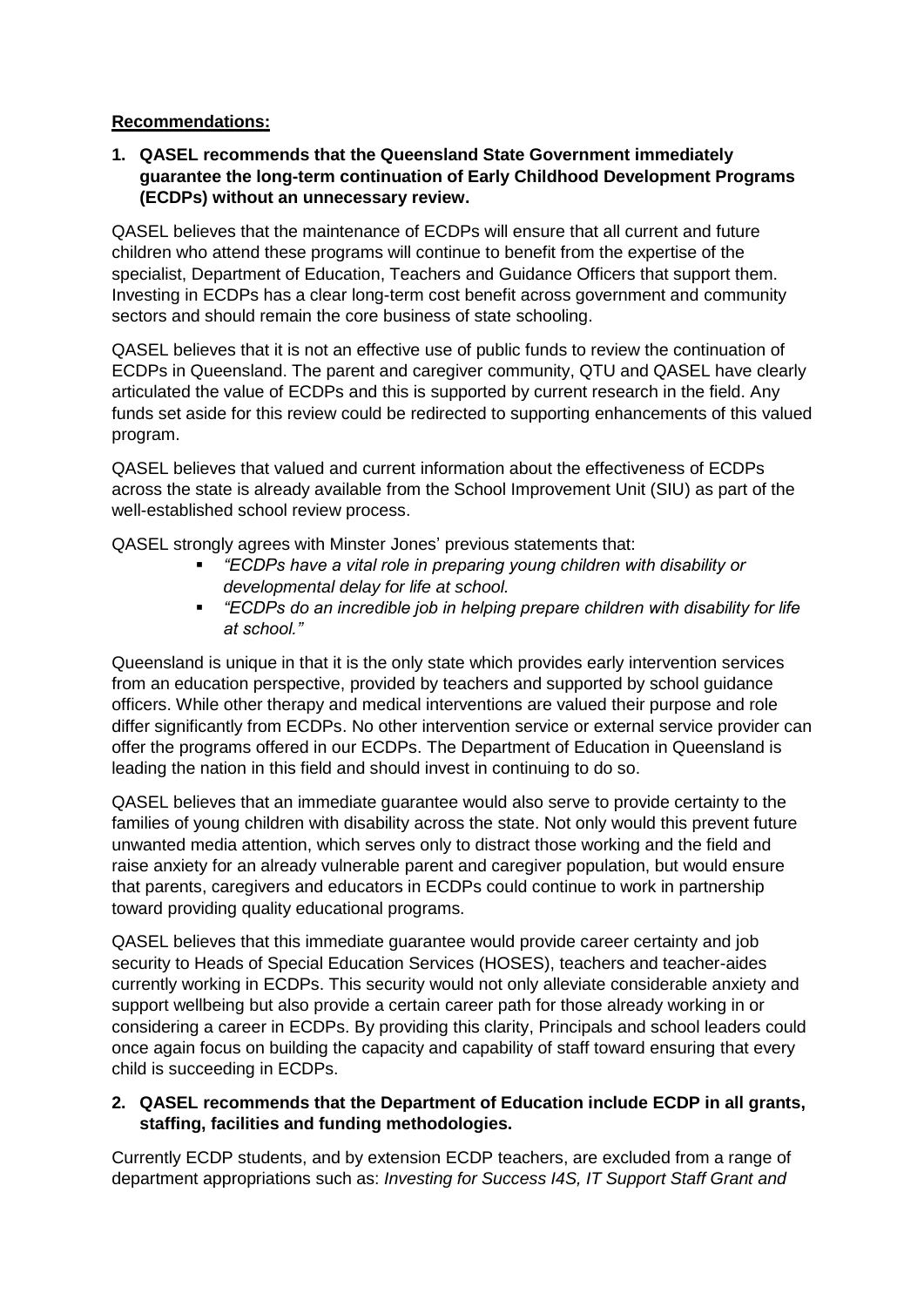*the ICT Supplementary Grant*. This not only disadvantages ECDPs but also the schools that host them as they have to make up the funding short fall.

QASEL believes that in a truly inclusive system, all students' and children's learning should be equally valued and all resources should be made available to children, students and their teachers.

The *Review of Education for Students with Disability in Queensland State Schools* states that "*Ensuring that every signal that the Department sends to the schooling community is reinforcing of both these minimum standards (DDA and DSE) and expectations that exist to transcend them is critical to the improvement of students outcomes."* (Deloitte, 2017 p61). QASEL believes that including ECDP children and staff in all appropriations is an opportunity for the department to send a strong signal about inclusion.

### **3. QASEL recommends that the Department of Education review the classification of all ECDP Heads of Special Education Services (HOSES).**

QASEL believes that the current banding and classification of ECDP HOSES fails to recognise the complexity and work value of the position.

Significant complexities that affect the HOSES role include:

- High annual growth and the constant fluidity, as children and families are supported to access inclusive education environments, requires the HOSES to be constantly, actively managing physical and human resources in order to achieve successful learning outcomes for children.
- To support successful transitions in and out of the ECDP, HOSES need to build and maintain numerous community partnerships in the Early Childhood Sector and with local kindergartens, childcare centres, private service providers, primary and special schools.
- Given the ECDP are the first point of contact for many parents and caregivers with children recently diagnosed with disability, a high level of parent and caregiver support and engagement is required to create effective partnerships.

#### **4. QASEL recommends that the Department of Education review all of the resourcing methodologies currently in place for ECDPs .**

The current resourcing methodology for ECDPs is based on student data at the August download of the previous school year. Often by the beginning of the next school year enrolment numbers have significantly changed. QASEL believes that this resourcing model is not responsive to the ever-changing needs in ECDPs.

The enrolment patterns of ECDP are far less stable than other programs. Resources calculated from the student numbers in August of the previous school year means that effectively resources for November could be based on data taken 15 months earlier.

QASEL believes that a more responsive and flexible model with several update points during a school year would allow school to make more effective use of available resources.